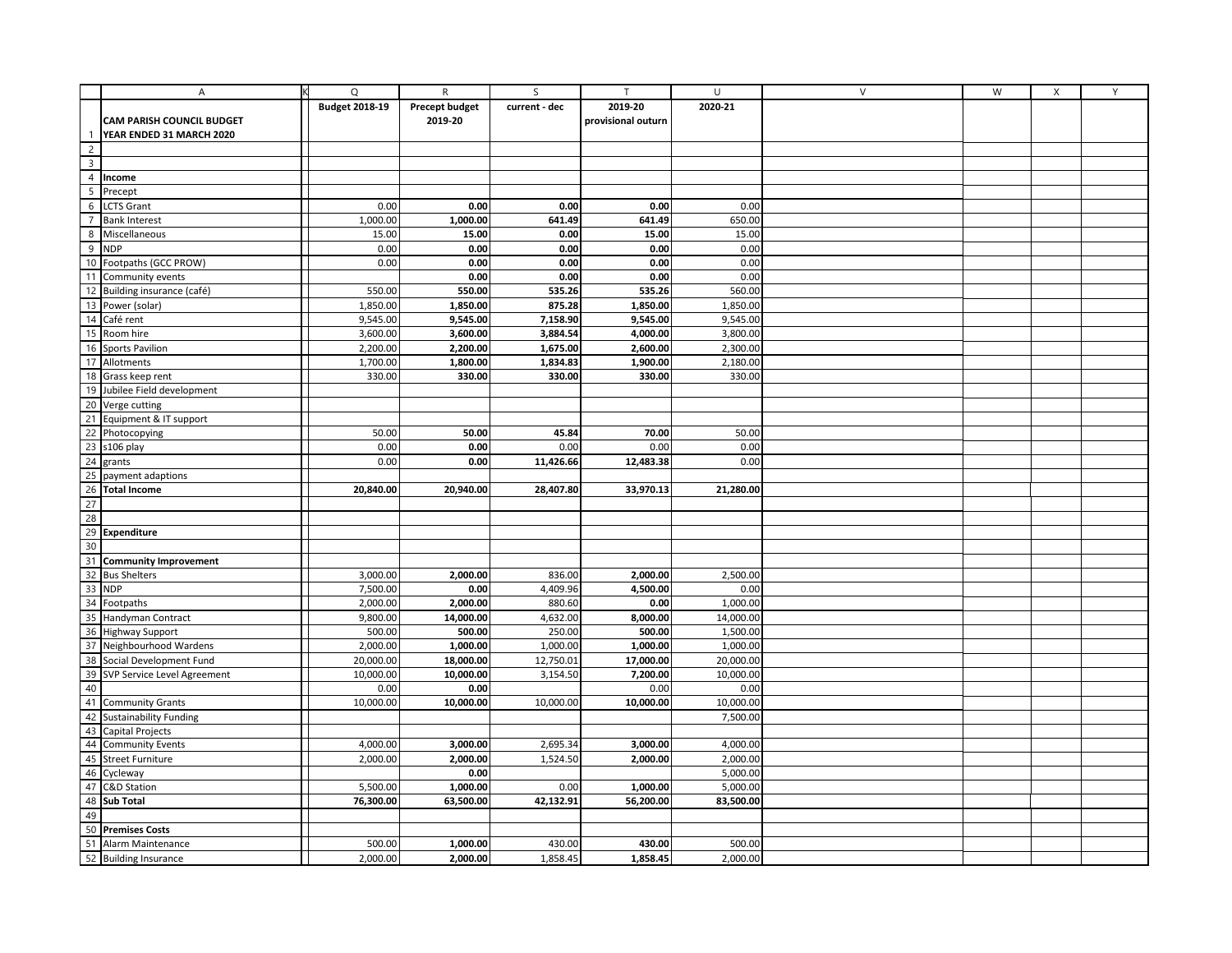|          | А                                          | Q         | $\mathsf{R}$ | S         | $\mathsf{T}$ | U         | $\vee$ | W | $\mathsf{X}$ | Y |
|----------|--------------------------------------------|-----------|--------------|-----------|--------------|-----------|--------|---|--------------|---|
|          | 53 Loan Repayments                         | 12,380.00 | 12,380.00    | 6,187.02  | 12,380.00    | 12,380.00 |        |   |              |   |
| 54       | Maintenance Fund                           | 0.00      | 2,000.00     | 0.00      | 2,000.00     | 8,000.00  |        |   |              |   |
| 55       | Phone/Broadband                            | 960.00    | 1,000.00     | 632.07    | 1,000.00     | 1,500.00  |        |   |              |   |
| 56       | Power                                      | 2,800.00  | 2,800.00     | 1,074.15  | 1,800.00     | 2,800.00  |        |   |              |   |
| 57       | Rates                                      | 1,000.00  | 1,000.00     | 471.36    | 471.36       | 550.00    |        |   |              |   |
| 58       | Repairs/Renewals                           | 0.00      |              |           |              |           |        |   |              |   |
| 59       | room hire                                  | 0.00      | 0.00         | 0.00      | 0.00         | 0.00      |        |   |              |   |
| 60       | Cleaning/Sundries                          | 800.00    | 400.00       | 267.18    | 400.00       | 450.00    |        |   |              |   |
| 61       | Water                                      | 400.00    | 400.00       | 392.36    | 500.00       | 700.00    |        |   |              |   |
| 62       | Caretaker                                  | 1,300.00  | 1,300.00     | 0.00      | 0.00         | 1,200.00  |        |   |              |   |
| 63       | Cleaner                                    | 2,000.00  | 2,000.00     | 995.32    | 2,000.00     | 2,000.00  |        |   |              |   |
| 64       | Water cooler                               | 150.00    | 150.00       | 139.64    | 190.00       | 200.00    |        |   |              |   |
| 65       | Improvement and replacement                | 2,000.00  | 2,000.00     | 1,233.51  | 2,000.00     | 2,000.00  |        |   |              |   |
| 66       |                                            |           |              |           |              |           |        |   |              |   |
| 67       | <b>Sub Total</b>                           | 26,290.00 | 28,430.00    | 13,681.06 | 25,029.81    | 34,280.00 |        |   |              |   |
| 68       |                                            |           |              |           |              |           |        |   |              |   |
| 69       | <b>Recreation and Leisure</b>              |           |              |           |              |           |        |   |              |   |
| 70       | Allotments                                 | 7,500.00  | 4,000.00     | 537.27    | 1,000.00     | 2,500.00  |        |   |              |   |
| 71       | <b>Amenity Furniture</b>                   | 2,000.00  | 2,000.00     | 343.60    | 2,000.00     | 2,000.00  |        |   |              |   |
| 72       | Asset Replacement Fund                     | 0.00      | 0.00         | 0.00      | 0.00         | 0.00      |        |   |              |   |
| 73       | <b>Changing Rooms</b>                      | 5,000.00  | 5,000.00     | 2,449.44  | 3,000.00     | 3,000.00  |        |   |              |   |
| 74       | Grounds maintenance                        | 14,000.00 | 15,000.00    | 8,671.51  | 14,000.00    | 15,000.00 |        |   |              |   |
| 75       | Jubilee Field development                  | 20,000.00 | 18,000.00    | 12,925.42 | 18,000.00    | 26,000.00 |        |   |              |   |
| 76       | Play Areas & Equipment                     | 10,000.00 | 10,000.00    | 2,228.20  | 10,000.00    | 10,000.00 |        |   |              |   |
|          | 77 Verge cutting                           | 4,000.00  | 4,500.00     | 0.00      | 4,200.00     | 4,500.00  |        |   |              |   |
| 78<br>79 | Inspection contract<br>Jubilee Field fence | 2,000.00  | 2,500.00     | 950.00    | 1,350.00     | 2,000.00  |        |   |              |   |
| 80       | Woodfield surface                          |           |              |           |              |           |        |   |              |   |
| 81       | jwmc                                       |           | 1,500.00     | 0.00      | 1,500.00     | 0.00      |        |   |              |   |
| 82       | War memorials                              | 2,000.00  | 2,000.00     | 705.00    | 2,000.00     | 2,000.00  |        |   |              |   |
| 83       | Landscaping, tree mgt                      | 2,000.00  | 2,000.00     | 114.13    | 2,000.00     | 2.000.00  |        |   |              |   |
| 84       | <b>Sub Total</b>                           | 68,500.00 | 66,500.00    | 28,924.57 | 59,050.00    | 69,000.00 |        |   |              |   |
| 85       |                                            |           |              |           |              |           |        |   |              |   |
| 86       | <b>Service Support</b>                     |           |              |           |              |           |        |   |              |   |
| 87       | Advertising & publicity                    | 1,000.00  | 750.00       | 64.00     | 200.00       | 750.00    |        |   |              |   |
| 88       | Audit                                      | 1,200.00  | 1,200.00     | 1,186.98  | 1,200.00     | 1,200.00  |        |   |              |   |
| 89       | Chair's allowance                          | 500.00    | 250.00       | 22.49     | 200.00       | 250.00    |        |   |              |   |
| 90       | Election                                   | 0.00      | 1,000.00     | 0.00      | 0.00         | 1,000.00  |        |   |              |   |
| 91       | Equipment & IT Support                     | 2,500.00  | 750.00       | 1,648.69  | 1,800.00     | 2,000.00  |        |   |              |   |
| 92       | Expenses                                   | 450.00    | 400.00       | 283.47    | 450.00       | 450.00    |        |   |              |   |
| 93       | <b>GAPTC Subscription</b>                  | 2,400.00  | 2,400.00     | 2,053.12  | 2,053.12     | 2,400.00  |        |   |              |   |
| 94       | Hall hire                                  | 50.00     | 50.00        | 0.00      | 0.00         | 50.00     |        |   |              |   |
| 95       | Insurance - liability & risk               | 4,000.00  | 4,500.00     | 3,705.60  | 3,800.00     | 4,600.00  |        |   |              |   |
| 96       | Printer/photocopier/scanner                | 460.00    | 1,000.00     | 728.06    | 1,000.00     | 1,000.00  |        |   |              |   |
| 97       | Postage                                    | 200.00    | 200.00       | 83.06     | 200.00       | 200.00    |        |   |              |   |
| 98       | Refreshments                               | 150.00    | 120.00       | 29.90     | 100.00       | 120.00    |        |   |              |   |
| 99       | <b>SLCC Subscriptions</b>                  | 470.00    | 500.00       | 287.00    | 500.00       | 650.00    |        |   |              |   |
| 100      | bank services                              | 0.00      | 150.00       | 224.68    | 250.00       | 250.00    |        |   |              |   |
|          | 101 Training/conferences                   | 4,000.00  | 2,800.00     | 697.10    | 1,800.00     | 1,800.00  |        |   |              |   |
|          | 102 Website                                | 400.00    | 600.00       | 400.00    | 600.00       | 600.00    |        |   |              |   |
| 103      | Subscriptions                              | 1,200.00  | 3,000.00     | 1,934.06  | 3,000.00     | 3,000.00  |        |   |              |   |
| 104      | Stationery                                 | 520.00    | 550.00       | 195.38    | 500.00       | 500.00    |        |   |              |   |
|          | 105 Health and Safety                      | 2,500.00  | 2,500.00     | 1,733.52  | 2,500.00     | 2,500.00  |        |   |              |   |
|          | 106 Professional fees                      | 5,000.00  | 5,000.00     | 1,307.66  | 2,500.00     | 5,000.00  |        |   |              |   |